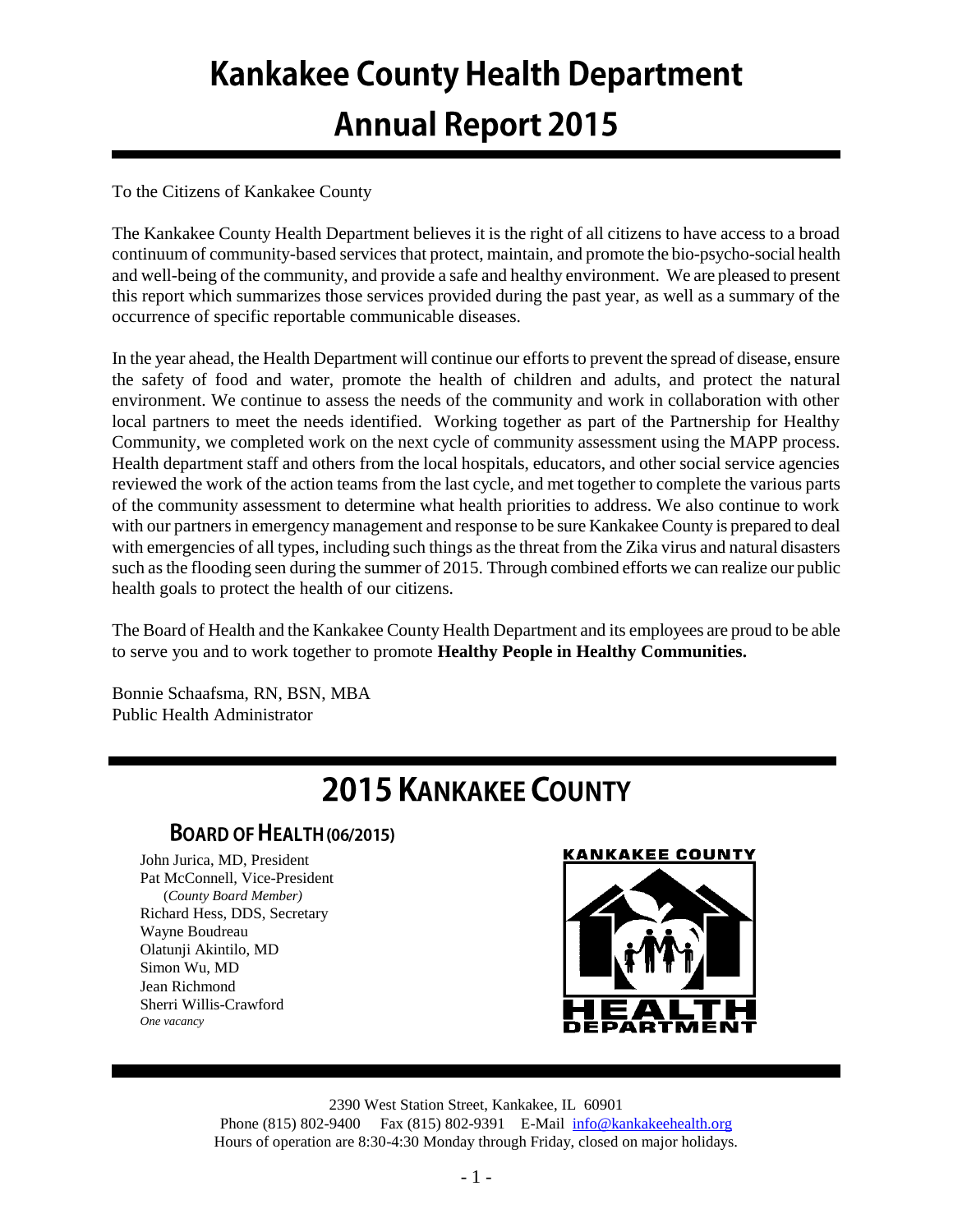# **Environmental Health 2015**

#### **Inspections**

| 1115DCC110115          |  |
|------------------------|--|
|                        |  |
|                        |  |
|                        |  |
|                        |  |
|                        |  |
|                        |  |
|                        |  |
|                        |  |
|                        |  |
| <b>Permits Issued</b>  |  |
|                        |  |
|                        |  |
| <b>Licenses Issued</b> |  |
|                        |  |
|                        |  |
|                        |  |
|                        |  |
|                        |  |
|                        |  |

# **Health Promotion 2015**

### **Health Education**

| Kankakee County Teen Conference students 505  |  |
|-----------------------------------------------|--|
|                                               |  |
|                                               |  |
|                                               |  |
|                                               |  |
| Tobacco Prevention Education presentations 18 |  |
|                                               |  |
|                                               |  |
|                                               |  |

| In Person Counselor Program - grant ended 6/30/15 |  |  |
|---------------------------------------------------|--|--|
|                                                   |  |  |
|                                                   |  |  |
|                                                   |  |  |
|                                                   |  |  |

# **Chronic and Communicable Disease 2015**

#### Reportable Diseases - does not include probable cases

| Any unusual case or cluster of cases that indicate hazard  0 |
|--------------------------------------------------------------|
|                                                              |
|                                                              |
|                                                              |
|                                                              |
|                                                              |
|                                                              |
|                                                              |
|                                                              |
|                                                              |
|                                                              |
|                                                              |
|                                                              |
|                                                              |
|                                                              |
|                                                              |
|                                                              |
|                                                              |
|                                                              |
|                                                              |
|                                                              |
|                                                              |
|                                                              |
|                                                              |
|                                                              |
|                                                              |
|                                                              |
|                                                              |
|                                                              |
|                                                              |
|                                                              |
|                                                              |
|                                                              |
|                                                              |
|                                                              |
|                                                              |
|                                                              |
|                                                              |
|                                                              |
|                                                              |
|                                                              |
|                                                              |
|                                                              |
|                                                              |
|                                                              |

| <b>Tuberculosis</b>                                     |  |
|---------------------------------------------------------|--|
|                                                         |  |
|                                                         |  |
|                                                         |  |
|                                                         |  |
| <b>Lead Screening Program</b>                           |  |
|                                                         |  |
|                                                         |  |
|                                                         |  |
| <b>Hearing and Vision Screening *discontinued grant</b> |  |
|                                                         |  |
|                                                         |  |
| <b>Sexually Transmitted Diseases</b>                    |  |
|                                                         |  |
|                                                         |  |
| Clients tested/consulted for HIV  433                   |  |
| Breast & Cervical Cancer Program Kankakee & Will Co     |  |
| Program ended 11/30/2015                                |  |
|                                                         |  |
|                                                         |  |
|                                                         |  |
|                                                         |  |
|                                                         |  |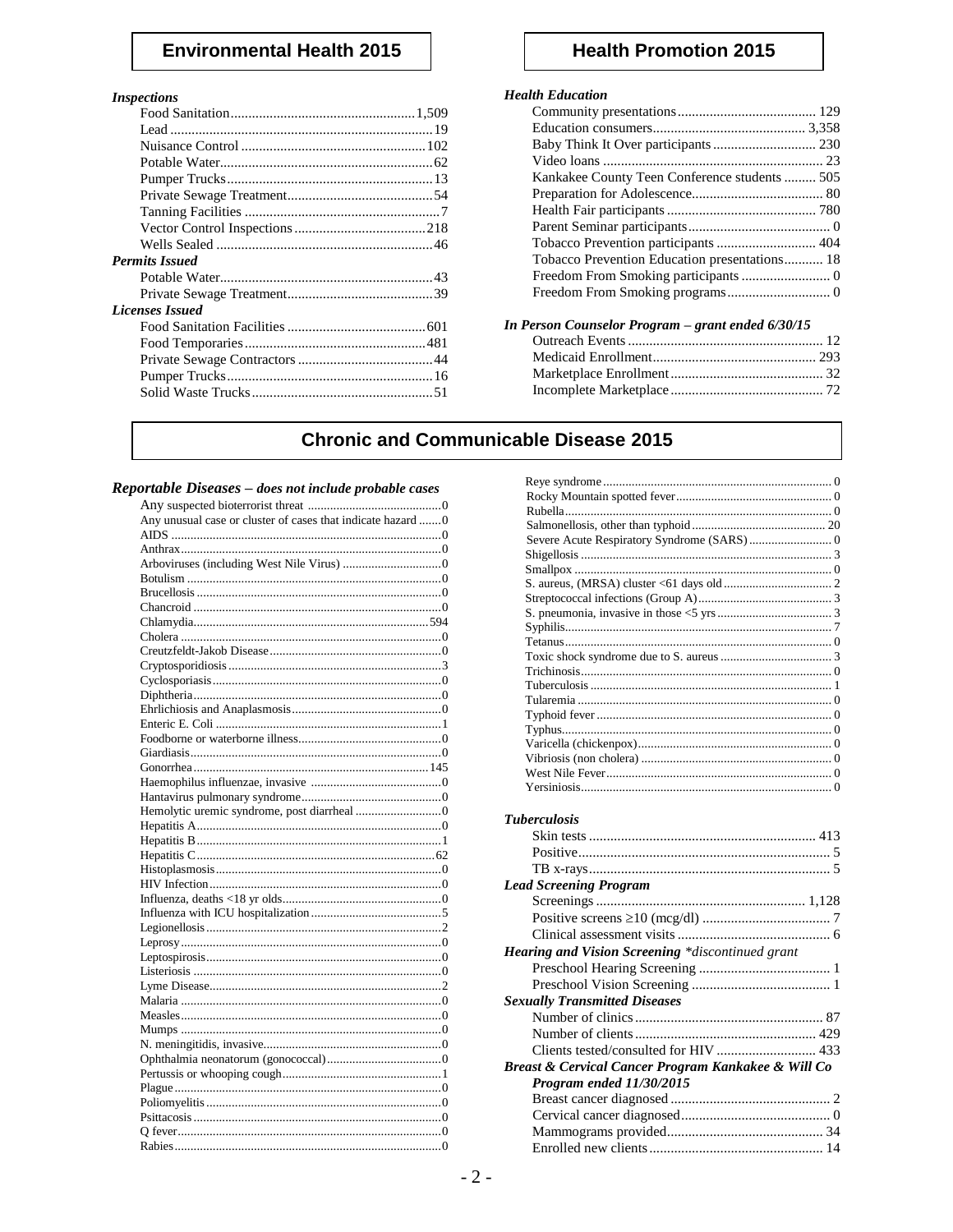# **Maternal Child Health 2015**

#### *Immunization Doses*

| Pneumococcal (child and adult)357 |  |
|-----------------------------------|--|
|                                   |  |
|                                   |  |
|                                   |  |
|                                   |  |
|                                   |  |
|                                   |  |
|                                   |  |
|                                   |  |

#### *Family Case Management*

| Average mo. caseload-pregnant/infants1,038   |  |
|----------------------------------------------|--|
| Average mo. caseload - children 121          |  |
|                                              |  |
|                                              |  |
|                                              |  |
|                                              |  |
|                                              |  |
|                                              |  |
|                                              |  |
| Childbirth education classes (ended 5/2015)4 |  |
|                                              |  |
|                                              |  |
|                                              |  |

#### *WIC (Women, Infants, & Children)*

#### *HealthWorks*

| Average monthly caseload (pregnant/ $< 6$ )39 |  |
|-----------------------------------------------|--|
|                                               |  |
|                                               |  |
| Wards transferred to Kankakee county80        |  |

# **Financial Report 2015**

#### (Un-Audited) Fiscal Year 12/01/14 – 11/30/15 *Revenue*

| Property Tax Revenue \$449,679.92    |  |
|--------------------------------------|--|
|                                      |  |
|                                      |  |
|                                      |  |
| Miscellaneous Revenue \$32,911.78    |  |
|                                      |  |
| Revenue from Kan-Comm\$18,762.00     |  |
|                                      |  |
| Cash on hand 11/30/15 \$1,600,877.15 |  |



#### *Expenditures*

| Total Personnel Costs \$1,765,422.56 |
|--------------------------------------|
| Professional Development \$4,353.00  |
| Office Supplies/Postage\$19,148.25   |
|                                      |
|                                      |
|                                      |
|                                      |
|                                      |
|                                      |
|                                      |
|                                      |
|                                      |
| Outside Contracting \$148,186.01     |
| Miscellaneous Expenses \$26,190.41   |
|                                      |
| Computers/Software \$20,892.19       |
| Total Expenditures\$2,562,280.31     |
|                                      |